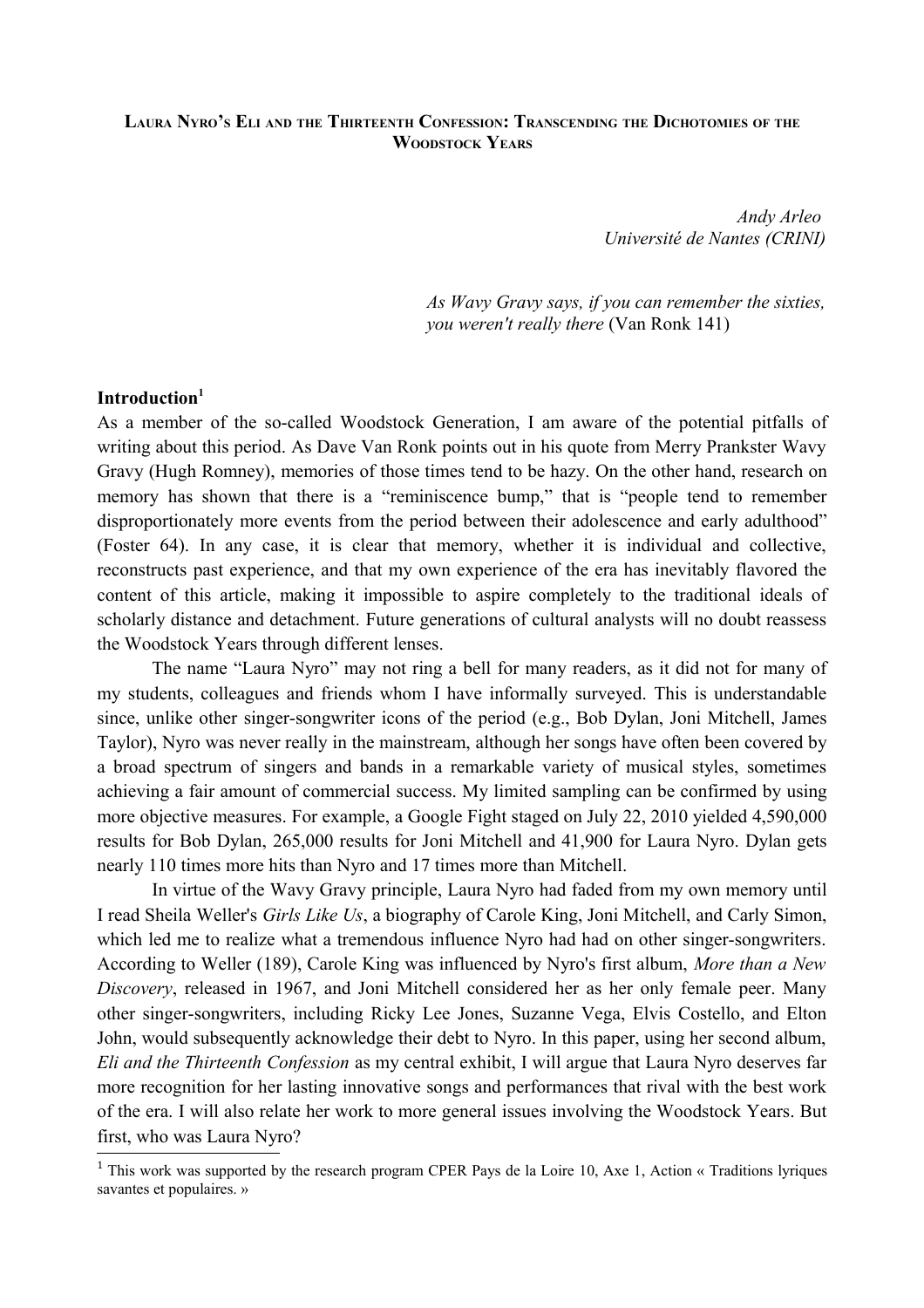#### **1. Laura who? A biographical sketch**

Laura Nigro, pronounced "NIGH-gro to avoid a racial tease" (Kort 1), was born on October 18, 1947 in New York City in the Bronx. Her first name came from the famous title theme of the 1944 Otto Preminger film, *Laura*. Her Russian Jewish mother, Gilda, worked as a bookkeeper and her father, Louis, half Russian Jew and half Italian Catholic, was a professional trumpet player who played for weddings, bar mitzvahs and club dates. Laura grew up in a mixed neighborhood "populated with a rainbow coalition" of Puerto Ricans, Irish, Jews and Italians (Kort 5). At home she listened to a wide variety of music, including big band jazz, Broadway musicals, classical music (she recalled hearing soprano Leotyne Price and especially loved Ravel and Debussy), folk music and rock 'n' roll. She began singing and writing poetry at an early age, and by age six or seven had written her first musical composition, an "Indian song" that included fourths, an open harmonic interval would characterize her own piano voicings as well as a lot of the jazz and rock of the Sixties, from McCoy Tyner to The Beatles.

After the Nigros acquired a Steinway grand piano Laura took lessons briefly, but she was mainly self-taught, and developed her own style by making up chords without any formal training. In this respect we might compare her to Joni Mitchell, who came up with innovative non-conventional guitar tunings and harmonies. She began performing at the summer resorts in the Catskills, singing "Michael Row the Boat Ashore" at age ten. Around 1963 or 1964 she was leading group sing-alongs at a small informal camp in Mountaindale, New York, teaching the other girls African American spirituals and freedom songs for which she arranged the harmonies. In 1964 she experienced her first triumph as a composer, writing original tunes with complex harmonies for a Sing Night at the camp. In addition to folk music, Nyro was also strongly influenced by the urban-based doo-wop of the Fifties. She teamed up with a group of young Puerto Ricans and sang a cappella in a subway station. Their repertoire included girl group material by the Chantels and the Shirelles, who had scored a number one hit in December 1960 with Carole King and Gerry Goffin's "Will You Love Me Tomorrow," which Nyro would later record. Laura was also listening to soul, including Motown groups such as Martha and the Vandellas, as well as Curtis Mayfield whose male falsetto influenced her vocal style. Among female singers she admired Joan Baez, but especially jazz vocalists such as Billie Holiday, Sarah Vaughan and Nina Simone. She also listened to modern jazz instrumentalists, especially John Coltrane and Miles Davis. Coltrane's pianist McCoy Tyner was undoubtedly a major influence on her piano voicings.

Nyro saw herself more a songwriter than a performer. During this era the pop divas, such as the Supremes or Aretha Franklin, often sang material written by others. On the other hand, a number of talented female songwriters, including Carole King, Ellie Greenwich and Cynthia Weil, were churning out hits at the "Brill Building" (in fact a number of buildings) in Manhattan, which mixed the sophisticated Tin Pan Alley legacy with rock and R  $\&$  B (Emerson). It was in this context that, by chance, Nyro was discovered by record company executive Artie Mogull, who would become her first manager. Her debut album *More Than a New Discovery*, released in 1967, included "And When I Die," successfully covered by Peter Paul & Mary, The Fifth Dimension, and Blood, Sweat & Tears. Her second album, *Eli and the Thirteenth Confession*, was released by Columbia Reconds in 1969 to great critical acclaim, followed by *New York Tendaberry* in 1969, and *Christmas and the Beads of Sweat* in 1970. In 1971 she recorded *Gonna Take a Miracle*, with the vocal group Labelle, which featured covers of soul and pop classics such as "Jimmy Mack" and "Spanish Harlem." The same year she married a carpenter, David Bianchini, and decided to retire from the music business at age twenty-four. This may help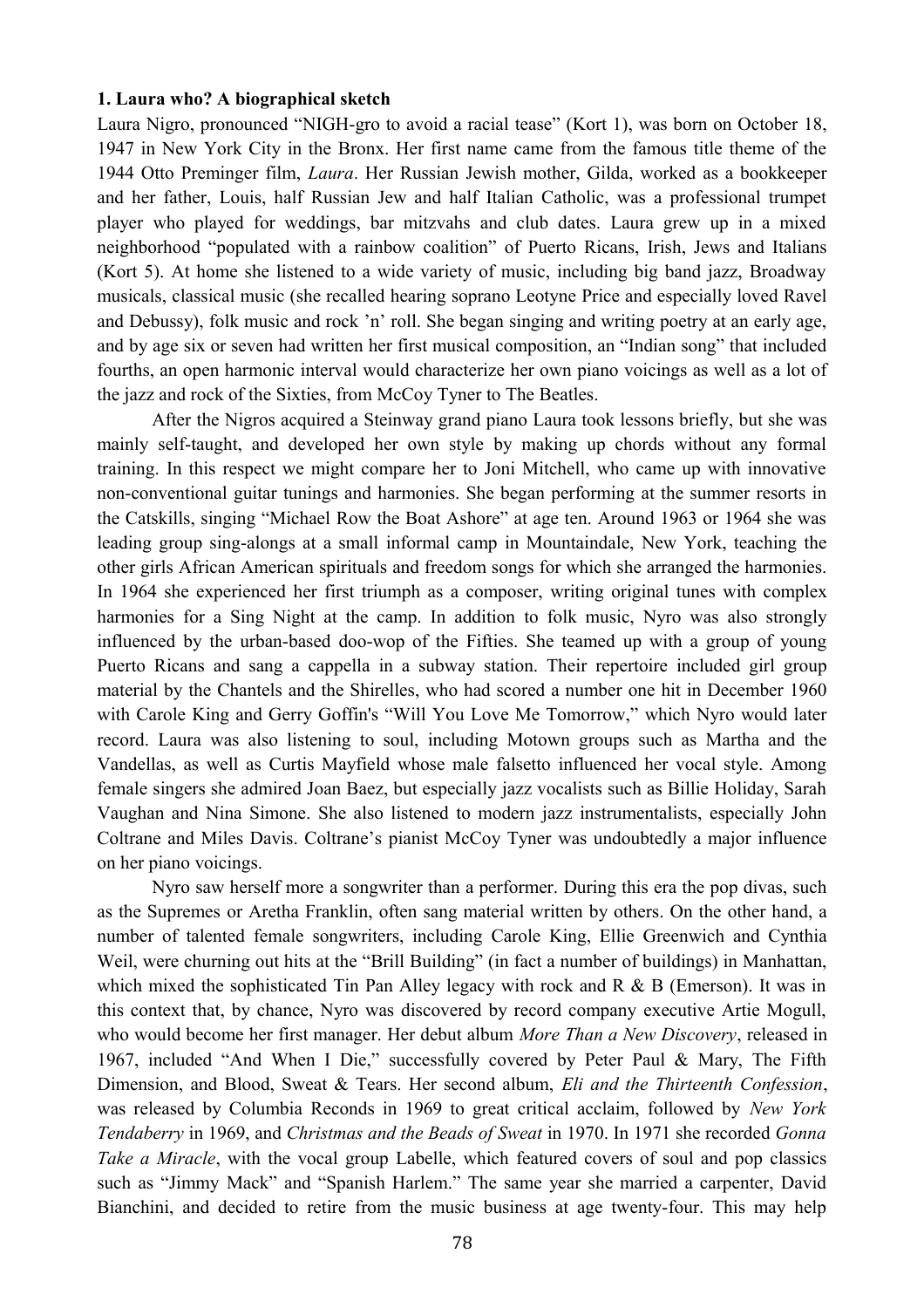explain why she never really attained star status, and ultimately faded from collective memory. After her marriage broke up in the mid-seventies she returned to the studio, recording *Smile*, and went on a four-month tour. She recorded her 1978 album *Nested* while pregnant with her only child. Her 1984 album *Mother's Spiritual* testifies to the transforming experience of motherhood. In the early 1980s she began living with painter Maria Desiderio. Laura Nyro died of ovarian cancer, which had killed her mother, in Danbury, Connecticut on April 8, 1997 at the age of forty-nine.

## **2. Eli and the Thirteenth Confession**

Before making *Eli and the Thirteenth Confession*, Nyro had appeared at the legendary Monterey Pop Festival on June 17, 1967. Although this performance has often been described as a disaster (e.g., Auclair 1296-97), careful viewing of the footage reveals that she was not actually booed and that she was actually appreciated by some of the audience.<sup>[2](#page-2-0)</sup> However, her music and appearance did seem out of step with the dominant psychedelic style. Performing with a house band after The Byrds and just before the Jefferson Airplane did not help matters. In spite of this setback, the ambitious 24-year old producer David Geffen became her agent and steered her towards Columbia Records, which had signed Miles Davis and Bob Dylan among others. For the arrangements, Geffen hired 29-year old Charlie Calello, who had been working in the industry for ten years as a musician, producer and arranger. While there is no doubt that Calello made a major contribution to the album, Laura Nyro was very much in control of the material and the arrangements build on her unique style, especially the piano voicings and tempo changes.

I will first discuss two well-known songs from this album, "Stoned Soul Picnic" and "Sweet Blindness," which both have a get-happy gospel groove, before moving on to two darker and more intimate tracks.[3](#page-2-1)

*2.1. Stoned Soul Picnic*

Can you surry, Can you picnic? whoa...

The vocal arrangement and melismatic "whoas" of "Stoned Soul Picnic" echo the doowop of Laura Nyro's formative years and the girl groups of the early 1960s. All the vocals on *Eli and the Thirteenth Confession* were sung by Nyro herself through the relatively new multitracking technology. This track, like the others on the album, displays a complex vocal and instrumental tapestry of sound. To execute his sophisticated arrangement, Charlie Calello had assembled a team of top flight studio musicians, which included jazz saxophonist and flutist Joe Farrell. Over the years Nyro would record with many well-known jazz musicians, including Toots Thielemans, Zoot Sims, Michael and Randy Brecker, and Alice Coltrane as well as leading folk and rock stars, such as John Sebastian and Duane Allman.

Come on, come on an' Surry down to a stoned soul picnic Surry down to a stoned soul picnic There'll be lots of time and wine Red yellow honey

<span id="page-2-0"></span> ${}^{2}$ Laura Nyro can be seen performing "Poverty Train" at the Monterey festival on You Tube.

<span id="page-2-1"></span> $3$  The lyrics of these four songs are in the appendix. While I would recommend buying the album, these four tracks may be heard on the free and legal streaming service Deezer.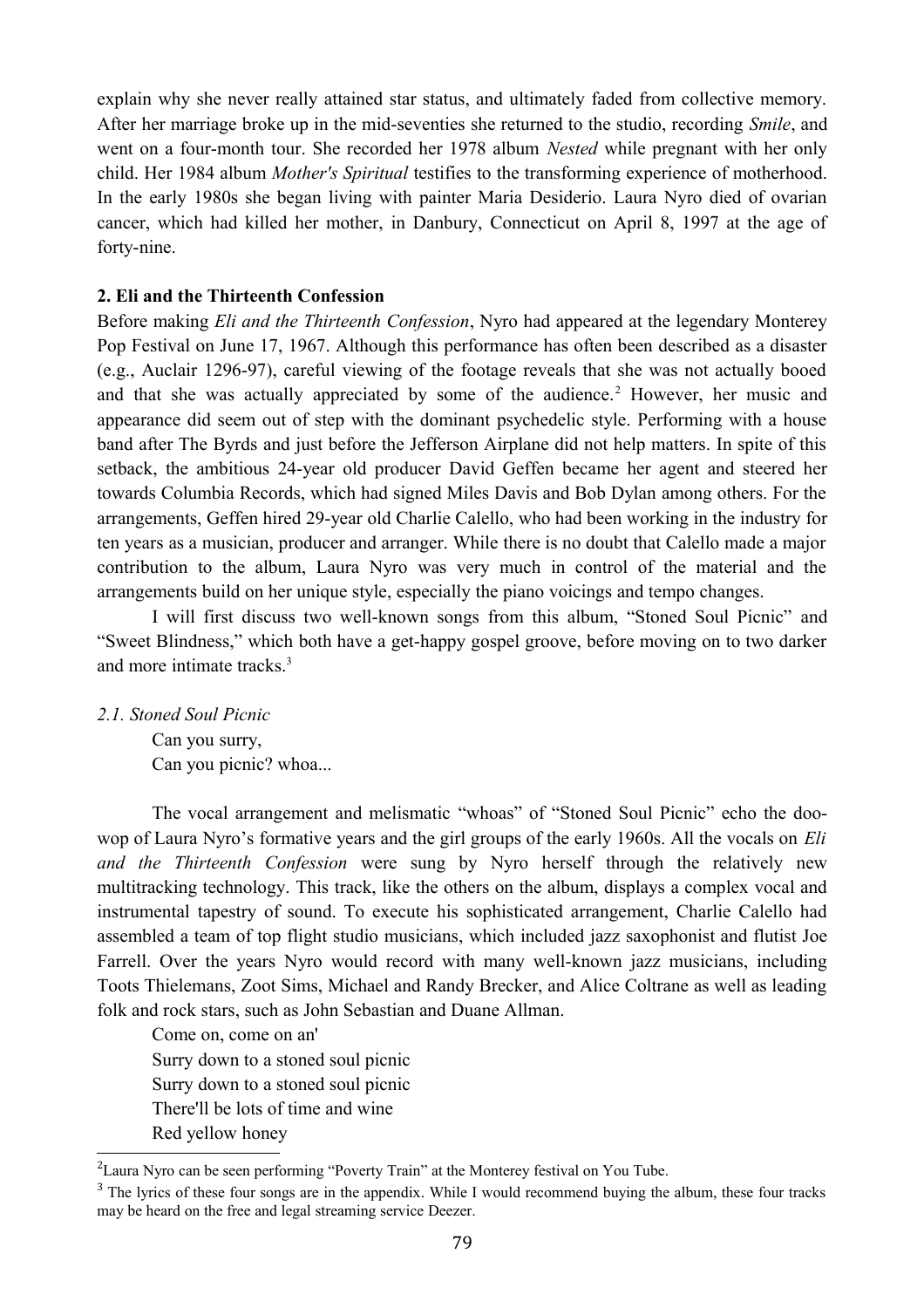Sassafras and moonshine

Popular song is an art of repetition, and "Stoned Soul Picnic," like doo-wop, revels in rich recurring sound patterns. The word "surry," coined by Nyro, is repeated over twelve times before the fadeout at the end of the song. Incidentally, *surry*, which for many listeners may recall "a surrey" (as in "The Surrey with a Fringe on Top" from the 1943 Rodger and Hammerstein musical *Oklahoma!*), has actually entered the online urban dictionary as a verb, defined as "to move with the expectation of having a good time" and the lyrics of "Stoned Soul Picnic" are cited as an example.<sup>[4](#page-3-0)</sup> Intoxicated with the sounds of language, Nyro exploits assonance, alliteration and rhyme, all illustrated in the catchy title "Stoned Soul Picnic," where the singable diphthongs of *stoned* and *soul* contrast with the short lax vowels and crisp percussive voiceless consonants of *picnic* (whose two syllables rhyme). Nyro chooses words with rich and evocative sound patterns, such as the alliterative *sassafras*.

The line "Red yellow honey sassafras and moonshine" illustrates the multisensoriality of her lyrics, mixing taste, smell and vision. In fact, at Laura's request, the art director used perfumed ink to print the lyrics from "Eli's Coming," and according to Kort (57) the original lyric sheet retains a pleasant aroma decades later! Such lyrics suggest that Nyro may have had a form of synesthesia, a condition where "people experience more than one sensation in response to a single stimulus," so that they may "see" sounds as well as hear them or "taste" images (Carter 76).[5](#page-3-1) There is substantial evidence that Nyro, like Joni Mitchell, experienced music as colors, shapes and textures. According to Jimmie Haskell, who orchestrated her *New York Tenderberry* album, Laura preferred talking in colors, so instead of requesting a brass instrument, she would ask for "blue" (Kort 75). She once described the instrumentation on her song "You don't Love Me When I Cry" as "a warm pale blue with a few whitecaps on it" (Kort 76).

Like many successful songwriters in the English-language tradition, Nyro creates memorable two-beat alliterative phrases, such as "the lord and the lightning" and "trains of trust." The somewhat oxymoronic line "rain and sun come in akin" uses sound patterns for cohesion, with its five word-final nasal consonants as well as a clever internal rhyme over a two-beat iambic metrical pattern: "come *in* ak*in*." The semantic contradiction is thus transcended, signaling to the listener that at the stoned soul picnic, (or at the Woodstock festival, one might add), the party goes on come rain or come shine. In a series of lines made up of the construction "There'll be trains of  $+\text{3}$  +  $\text{4}$  +  $\text{5}$  +  $\text{5}$  +  $\text{6}$  +  $\text{6}$  +  $\text{6}$  +  $\text{6}$  +  $\text{6}$  +  $\text{6}$  +  $\text{6}$  +  $\text{6}$  +  $\text{6}$  +  $\text{6}$  +  $\text{6}$  +  $\text{6}$  +  $\text{6}$  +  $\text{6}$  +  $\text{6}$  +  $\text{6}$  grammatical parallelism, another familiar songwriting device (similar to incremental repetition in ballad scholarship):

There'll be trains of blossoms There'll be trains of music There'll be trains of trust Trains of gold and dust $6$ 

<span id="page-3-0"></span><sup>4</sup> http://www.urbandictionary.com

<span id="page-3-1"></span><sup>&</sup>lt;sup>5</sup> Composer Olivier Messiaen, for instance, perceived chords as colors. Baudelaire's sonnet "Correspondances" (« Les parfums, les couleurs et les sons se répondent ») and Rimbaud's « Les voyelles » evoke synesthesia. In *Born on a Blue Day* autistic savant Daniel Tammet writes movingly of his experience as a synesthete. Recent books by Sacks (165-183) and Lechevalier discuss the relationship between synesthesia and music.

<span id="page-3-2"></span><sup>&</sup>lt;sup>6</sup> These lines must have held great symbolic meaning for Nyro because in a 1994 interview with Paul Zollo (229) she said in a comment on her song "Save the Country": "To me, that's my philosophy. In my mind I can't study war because there will be trains of blossoms, there will be trains of music."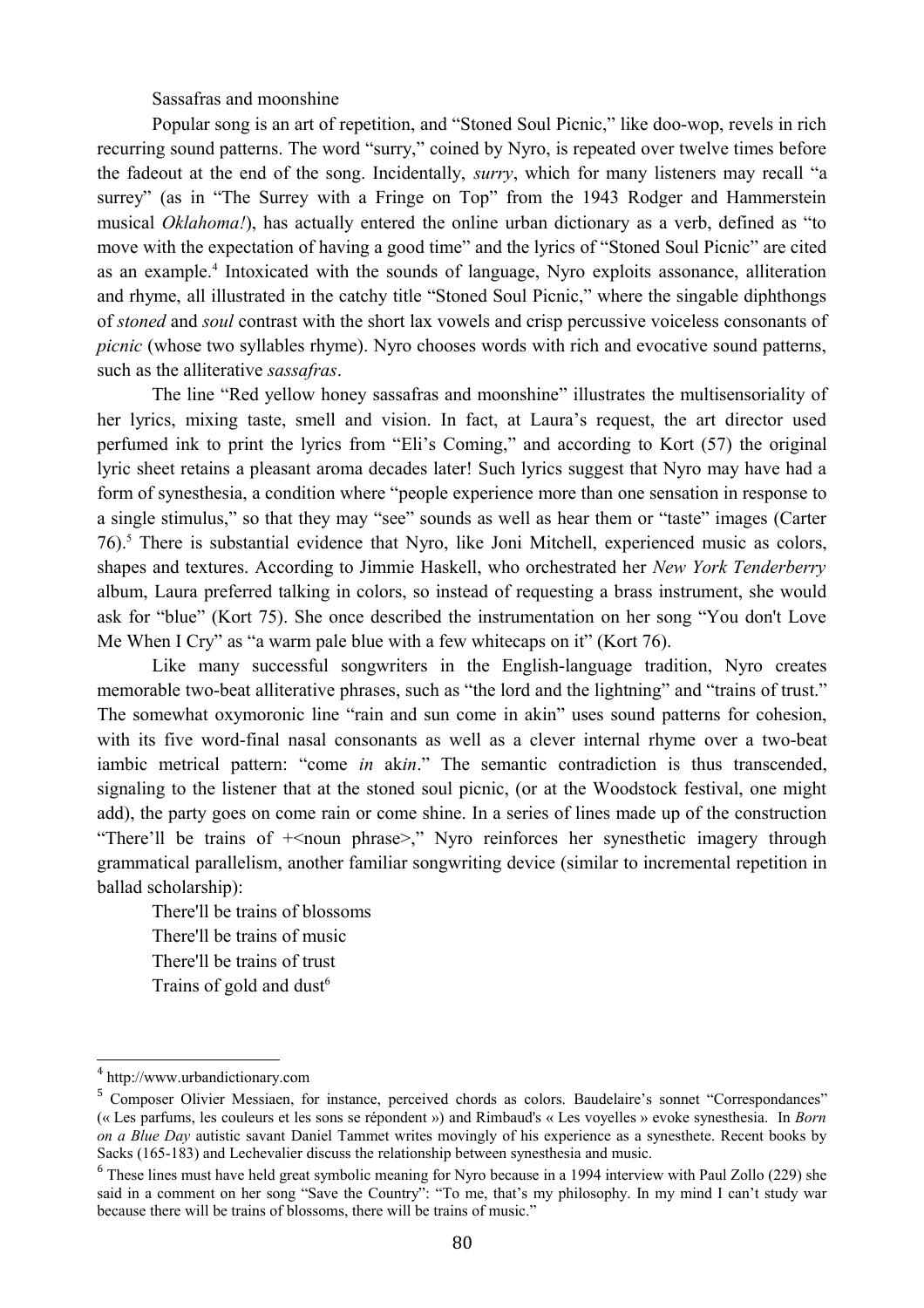Nyro's intoxication with verbal sounds creates some wonderful although rather elusive images. As a You Tube blogger named *undercoverbrother* has noted, "this song is so lovably weird." Beyond its lovable weirdness, I see "Stoned Soul Picnic" as an upbeat gospel-influenced invitation to celebrate the senses, very much the gospel of the Woodstock Years and a legacy of the non-Puritanical Whitmanesque tradition passed on via the Beat Generation. The word *stoned* in the Sixties referred increasingly to drugs (as in Dylan's "Everybody must get stoned") but still had the older meaning of an alcohol-induced high (as in Ray Charles' "Let's Go Get Stoned"). "Stoned" was not only a metaphor for Nyro since during the recording sessions of the album, Nyro would bring pot to the studio, to the consternation of her producer who felt she was losing valuable studio time. She also tried LSD in the Sixties as a means of exploring her inner visions, but gave it up because of potential genetic damage (Kort 55).

"Stoned Soul Picnic" has been praised by many. Steve Katz of the influential sixties band The Blues Project even said (hyperbolically) it should be the National Anthem, a proposal that sounds far out compared to a more mainstream choice such as Woody Guthrie's "This Land is Your Land." More significantly, songwriter Stephen Sondheim claimed that in "economy, lyricism and melody, it is a masterpiece" (Weller 2008, 188-89).

*2.2. Sweet Blindness*

Oh sweet blindness A little magic A little kindness Oh sweet blindness All over me

In "Sweet Blindness," Nyro celebrates the pleasures of "Daddy's wine." In a live performance at the Bottom Line in New York City in 1978, available on You Tube, she introduces it as a "drinking song." The title "Sweet Blindness" and the noun phrase "sweet-eyed blindness" illustrate once again the connections between the different senses, reminding one of the expression "to be blind drunk." As in "Stoned Soul Picnic," the performance highlights her quirky tempo changes, which were sometimes resisted by producers who felt they would affect their commercial appeal. Felix Cavaliere of The Rascals, who co-produced Nyro's fourth album, said:

when you have a song you're trying to get played commercially on the radio, you can't all of a sudden stop the rhythm, go have a sandwich, and come back [...] But she would stop and get real slow and dreamy, then pick it up again! However she felt it, that's where it went. Well, goodbye radio (Kort 112).

Although she would eventually gain the appreciation of her seasoned studio musicians, some were initially thrown by her idiosyncratic rhythmic sense. While this might conventionally be viewed as a weakness, she turned it into a strength and a stylistic trademark. As in classical music, but also in ballad singing, gospel, and free jazz, rubato is used for free expression, as a way of escaping the constraints of a regular pulse. In "Sweet Blindness," the tempo is slowed down at strategic locations, for example at the beginning of the second verse "Let's go down by the grapevine..." or at the beginning interlude "I ain't gonna tell you what I've been drinking."

"Sweet Blindness" is not only an ode to the senses, but also to transgression: "please don't tell my mother/I'm a saloon and a moonshine lover." The repeated line "Ain't gonna tell you what I've been drinkin'" sounds like a childhood ditty, linking the song to folk tradition. The use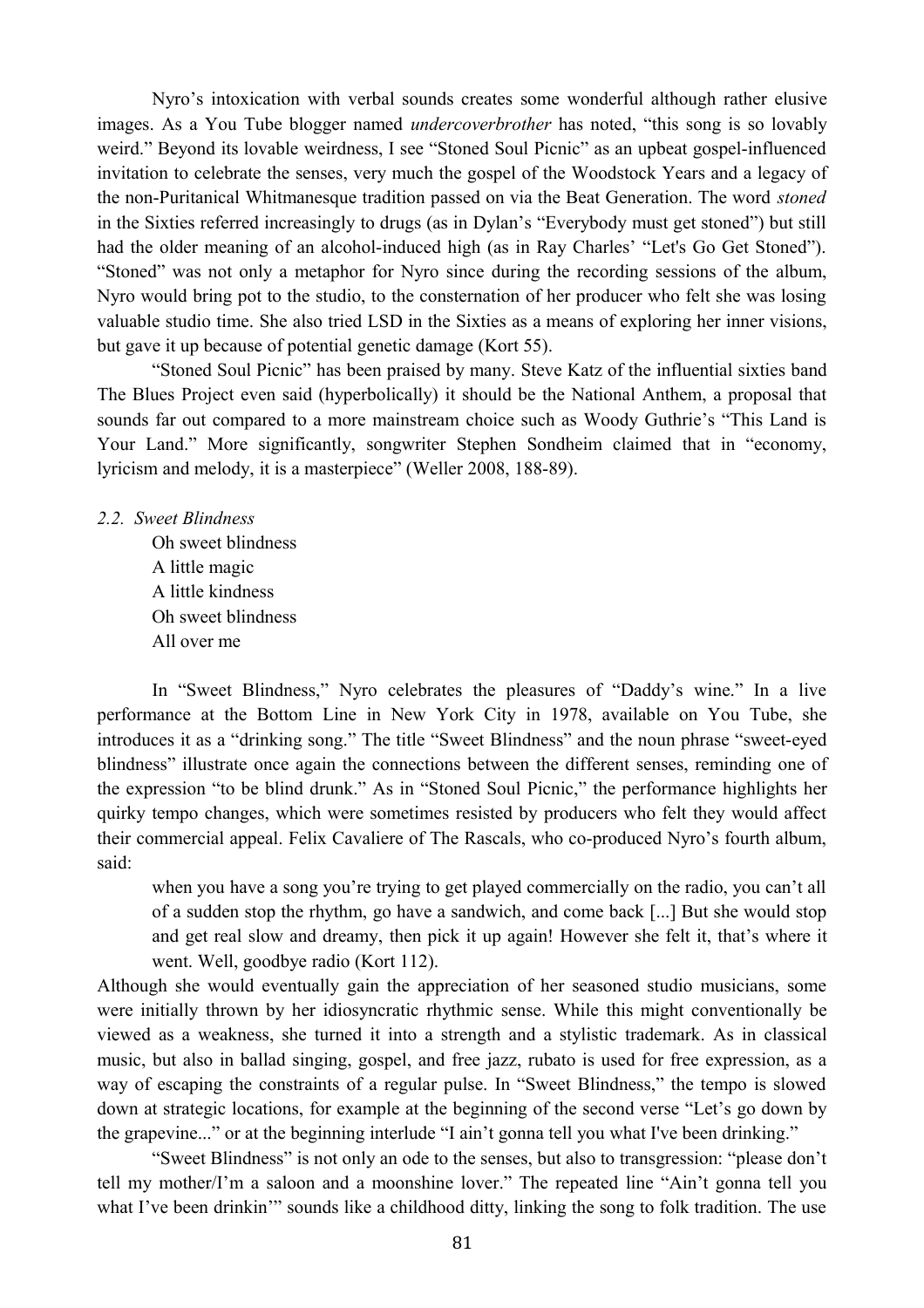of the tambourine ties the lyrics to its good-time gospel roots. Unlike Daddy, the singer is preaching the "gin mill spirit"; its magic, wonder and goodness: "ain't that sweet-eyed blindness good to me." This is very much part of the Woodstock "we are stardust" ethos before the darkness of Altamont set in.<sup>[7](#page-5-0)</sup> A prelapsarian song of innocence, "Sweet Blindness" harkens back to mythical American values. The line "Come on baby do a slow float/You're a good lookin' riverboat," with Calello's brilliant horn arrangement reinforcing the image, evokes the mighty Mississippi, the vector of jazz and blues. Whether it means, it is a piece of pure Americana that sticks in one's mind.

Like "Stoned Soul Picnic," which was successfully covered by The 5th Dimension, "Sweet Blindness" has been performed by various artists in a broad range of styles. With its precise choreography, Liza Minnelli's performance on the Ed Sullivan show emphasizes the Broadway musical comedy approach. Sammy Davis and Tom Jones include it in a medley as part of a comedy routine in the entertainment tradition going back to minstrel shows.[8](#page-5-1) *Caveat emptor*. Many of these covers sound, at least to my ears, far less soulful that Nyro's own edgier interpretations, and some come pretty close to "sweet blandness."

*2.3. Poverty Train*

Oh baby, it looks good and dirty Them shiny lights glow A million night tramps, tricks and tracks Will come and go. You're starvin' today But who cares anyway? Baby, it feels like I'm dying Now.

Paul Zollo (216), the author of the acclaimed *Songwriters on Songwriting*, notes that Laura Nyro, on her first albums

showed an uncanny affinity for songs of great emotional extremes. There are songs of pure ecstatic joy, a sense of boundless happiness that few songwriters, with the exception of Stevie Wonder, have ever been able to express. As songwriters know, writing a truly happy song that's not trite is tough; it's easier to write an effective sad one.

If Nyro had only written songs like "Stoned Soul Picnic" and "Sweet Blindness," as enjoyable and uplifting as they are, her work would lack the emotional depth that characterized her work and to which Zollo refers. The Devil, darkness and death haunted her lyrics right from the start. On the folk-inspired "And When I Die," written as a teenager, she was already singing about Satan. In "Buy and Sell," also from her first album, she described the darker side of street life, evoking drug use and prostitution:

Ladies dress calico style Beware your heart when they smile And their men walk shamelessly Aimlessly by Cinders in the sky

<span id="page-5-0"></span><sup>&</sup>lt;sup>7</sup> The darker side of the Woodstock Years is explored by Blanchet.

<span id="page-5-1"></span><sup>&</sup>lt;sup>8</sup> These performances are available on You Tube.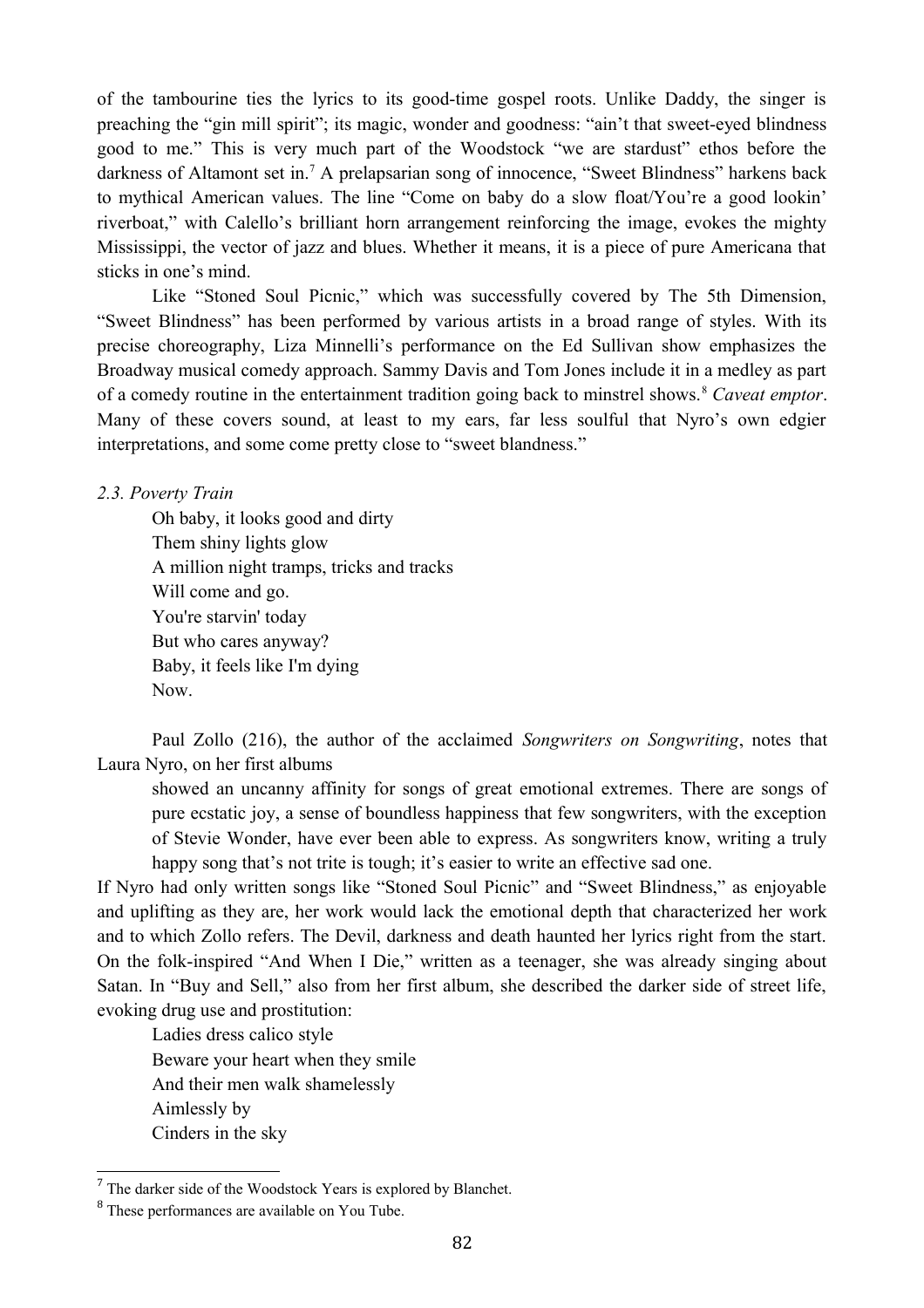"Poverty Train" updates her report on the sordid side of street life. Although Nyro is sometimes associated with confessionalism, this track shows that, like Bob Dylan or Joni Mitchell, she was also inspired to comment on the world around her. During the Woodstock years the spiritual and hedonistic use of pot and LSD, as pioneered by the Merry Pranksters and prescribed by proselytizer Tim Leary, would give way to harder drugs like cocaine and especially heroin, the bane of jazz musicians of an earlier generation, which increasingly afflicted the stars of the Sixties, such as James Taylor and Keith Richards. Although "Poverty Train" mentions cocaine as a form of escape, Charlie Calello says that Laura told him it was actually about heroin A former Bronx drug user quoted by Kort (55) claims that the lyrics resonated with their life: "You get on a train...and find there are no stops to get off."

The arrangement and the performance of "Poverty Train" enhance the powerful lyrics. First we hear the blast of a single note on electric guitar, a bare-bones blues lick on acoustic guitar, and a lone almost sobbing voice calling out "Last call for the poverty train," followed by a chord on the vibes and a drawn out melismatic "yeah." Then the drums kick in, playing in 3/4 meter, underlining the vivid even violent synesthetic images of a bleak urban landscape: "You can see the walls roar/See your brains on the floor/Become God/Become cripple/Become funky/And split." After this build-up, most of the band drops out on the line "Why was I born?," and jazz flutist Joe Farrell comments on the scene with wispy impressionistic phrases. The syllables "No" and "Whoa" have a dual structural and expressive role, not only separating verses, but above all conveying emotion that transcends the ordinary lexis.

#### *2.4. Lonely Women*

No one hurries home to lonely women No one hurries home to lonely women A gal could die without her man And no one knows it better than lonely women

In "Lonely Women," Nyro also conveys a broad range of emotions through the use of silence, expressive timing, voice quality and dynamics. The song opens with a stark minor chord on the piano and Joe Farrell's smoky tenor sax. Then we hear a naked voice stating "No one hurries home to lonely women." The alliterative collocation "to hurry home" illustrates Nyro's effective use of everyday formulaic language, another hallmark of good songwriters. At the same time, she subverts the often positive connotations of the idiom: in popular songs lovers plead "baby, hurry home" and one might assume that some actually do. Leaving no room for hope, the opening line cries out a tautology of despair. Women are lonely because no one hurries home to them. But their loneliness only makes them less desirable, creating a vicious self-feeding spiraling cycle of solitude. This line is repeated, suggesting the blues, even though the standard AAB format is not respected. Line 3, "A gal could die without her man," evokes blues and jazz phraseology. One can almost hear Billie Holiday, a strong influence on Laura, singing "My Man." The reference to the blues is spelled out explicitly in the following verse:

And no one knows the blues like lonely women do No one knows the blues like lonely women, yeah Blues, the blues that make the walls rush in Walls that tell you where you've been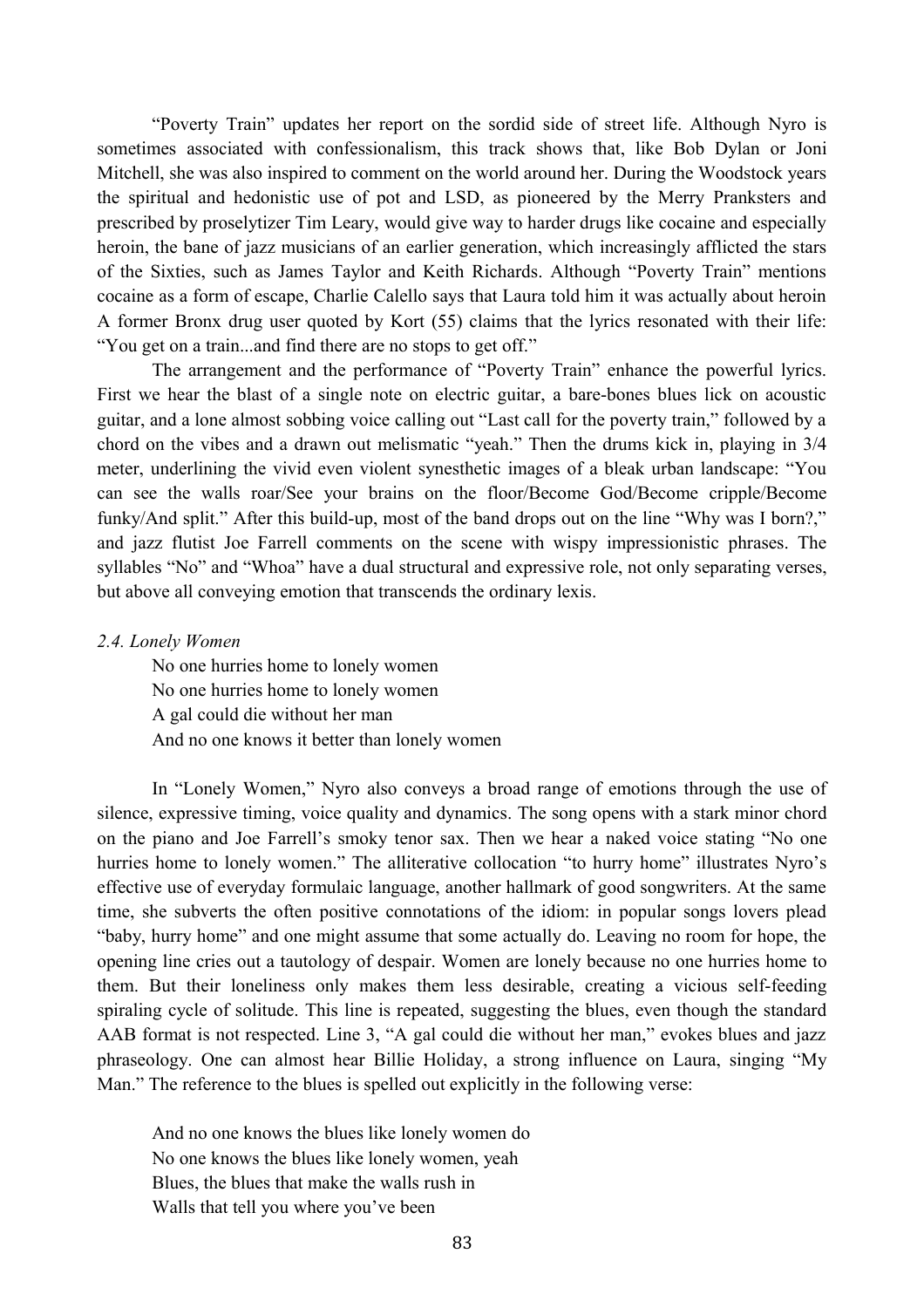The verb of movement *rush*, semantically echoing *hurry*, makes the listener feel the crushing overwhelming pain of loneliness, as we witness a woman alone with her memories: "Walls that tell you where you've been." Nyro apparently fought off bouts of depression (Kort 55), and listening to her songs one wonders whether she suffered from a form of bipolar disorder. The next verse evokes death, bitter tears, a downpour, and the realization that lonely women may not have offspring.

And let me die early morning Whoa, whoa, whoa, bitter tears Whoa, whoa, whoa, bitter tears Uptight, downpour Don't got no children to be grandmother for Grandmother for She don't believe no more, She don't believe no one hurries home to call you, baby

Through its intensity and iconic melodic shapes, the music reinforces the meaning of these lines. The phrase "bitter tears" is sung to a falling contour (degrees 4, 3 and 1 of a minor scale) and "downpour" also has a descending contour. The final line states the logical contradiction of despair: "Everybody knows, everybody knows/Everybody knows, but no one knows." Perhaps this references the Negro spiritual "No one knows the trouble I've seen," but here there is no Savior.

# *2.5*. Eli and the Thirteenth Confession *as an organic whole*

While not a self-consciously crafted concept album like the Beatles' *Sergeant Pepper's Lonely Hearts Club Band* or the Beach Boys' *Pet Sounds*, *Eli and the Thirteenth Confession* is much more than a collection of individual songs. The recurring themes and images create a coherent organic whole. In addition to the synesthetic imagery and the celebration of the senses discussed above, there is a complex network of references to religion and folk beliefs. The first song, "Luckie," depicts the Devil (a frequent character in Nyro's songs), but he can't stay because

Luckie's taking over And his clover shows Devil can't get out of hand 'Cause Luckie's taking over And what Luckie says goes

The second song, "Lu" refers to "Walking on God's good side." In the third song, "Sweet Blindness," we encounter the phrase "Four leaves on a clover." The next song, "Poverty Train," suggests that through sweet cocaine you can become God, but "I just saw the Devil and he's smilin' at me." The mysterious title song "Eli's comin'" sounds a cautionary note: "Eli's comin'/Whoa you better hide your heart." An Old Testament character mentioned in the Book of Samuel, Eli is also a variant name for God in Hebrew, Arabic and Aramaic. While Eli appears to be a mortal lover and heartbreaker, the song hints at a deeper spiritual dimension.

The last (thirteenth) song, "The Confession," links religion and physical love. The opening lines refer directly to sex: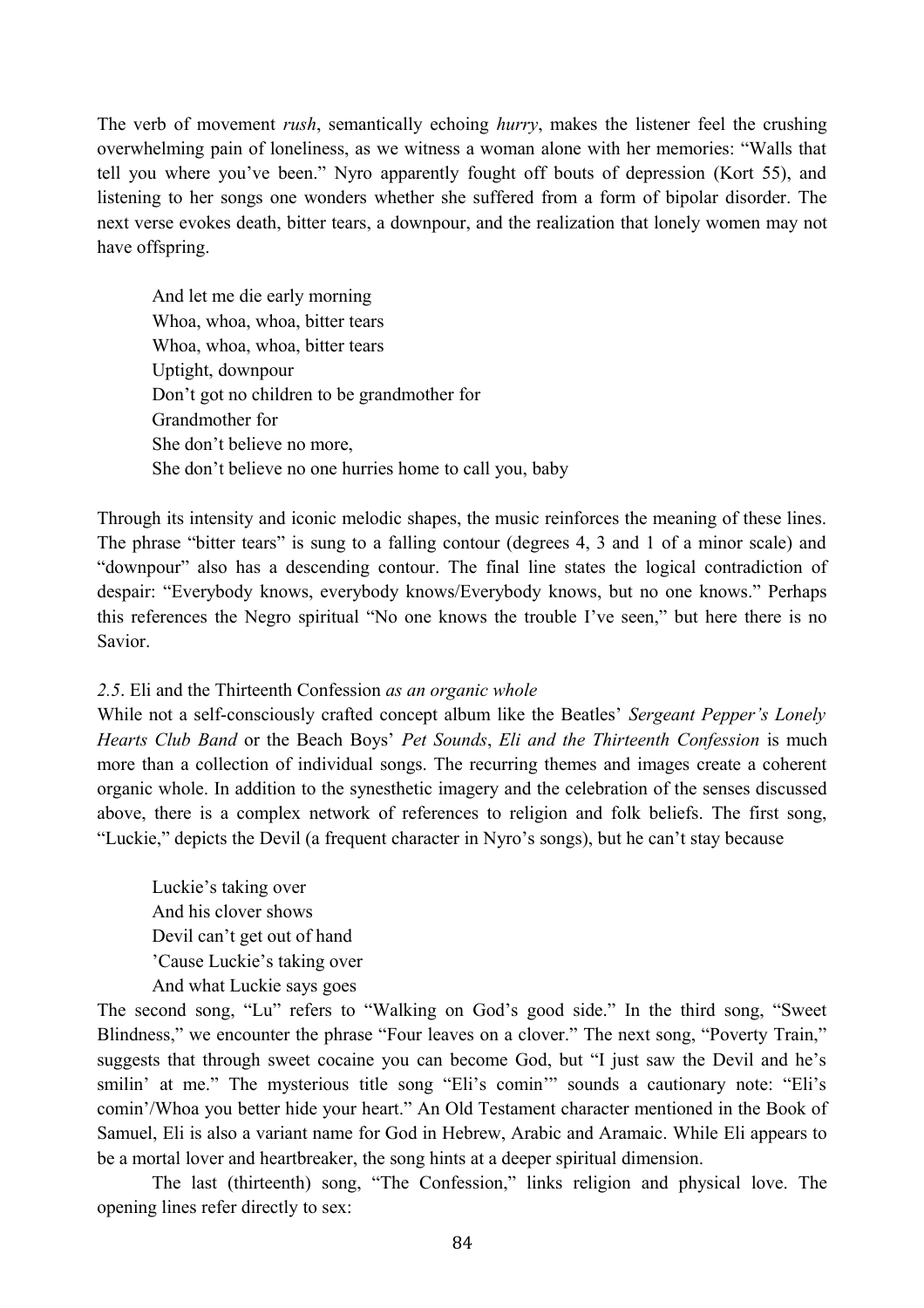Love my lovething Super ride inside my lovething

Subverting the conventional meaning of "virginity," the singer confesses:

Oh I hate my winsome lover Tell him I've had others At my breast But tell him he has held my heart And only now am I a virgin I confess

The line between religious and sexual fervor is of course narrow, as can be heard in the suggestive lyrics of many R & B and soul classics that subverted the language of gospel. Ray Charles, Sam Cooke, Aretha Franklin and others "crossed over," trading love for Jesus for secular love. In a similar spirit, the last two lines of the album proclaim:

Love my lovething Love is surely gospel

Nyro is surely preaching the good word, the gospel that dominated the Woodstock Years, calling for the wall between spiritual and physical love to come tumblin' down.

Kort (61) points out that on this album Laura Nyro displayed female sexuality "in a way rarely heard in pop music." Unlike blues, R& B and rock vocalists like Janis Joplin, who tended to be unabashed about sexual content, her sexual attitude was "more akin to a classic jazz singer: languous, provocative, and knowing." The song "Emmie" has often been interpreted as being about a female lover, one of the few popular songs of this period evoking lesbianism. Nyro herself said it was about the eternal feminine and not about a specific woman. In a remake from the late 1980's she "offered a litany of Emilys," which included mother, daughter, sister, lover (Kort 60). The imagery of the song clearly evokes physical desire:

And I swear you were born A weaver's lover Born for the loom's desire Move me Oh sway me Emily you ornament the earth for me

Finally, we have seen how Nyro deals with the pain or the absence of love in "Lonely Woman." In this vein, "Woman's Blues" also summons up some remarkably original and poignant imagery: "Whoa God it's hard on the chamber's walls of heartache."

## **3. Laura Nyro and the Woodstock Years**

I ain't lookin' to block you up Shock or knock or lock you up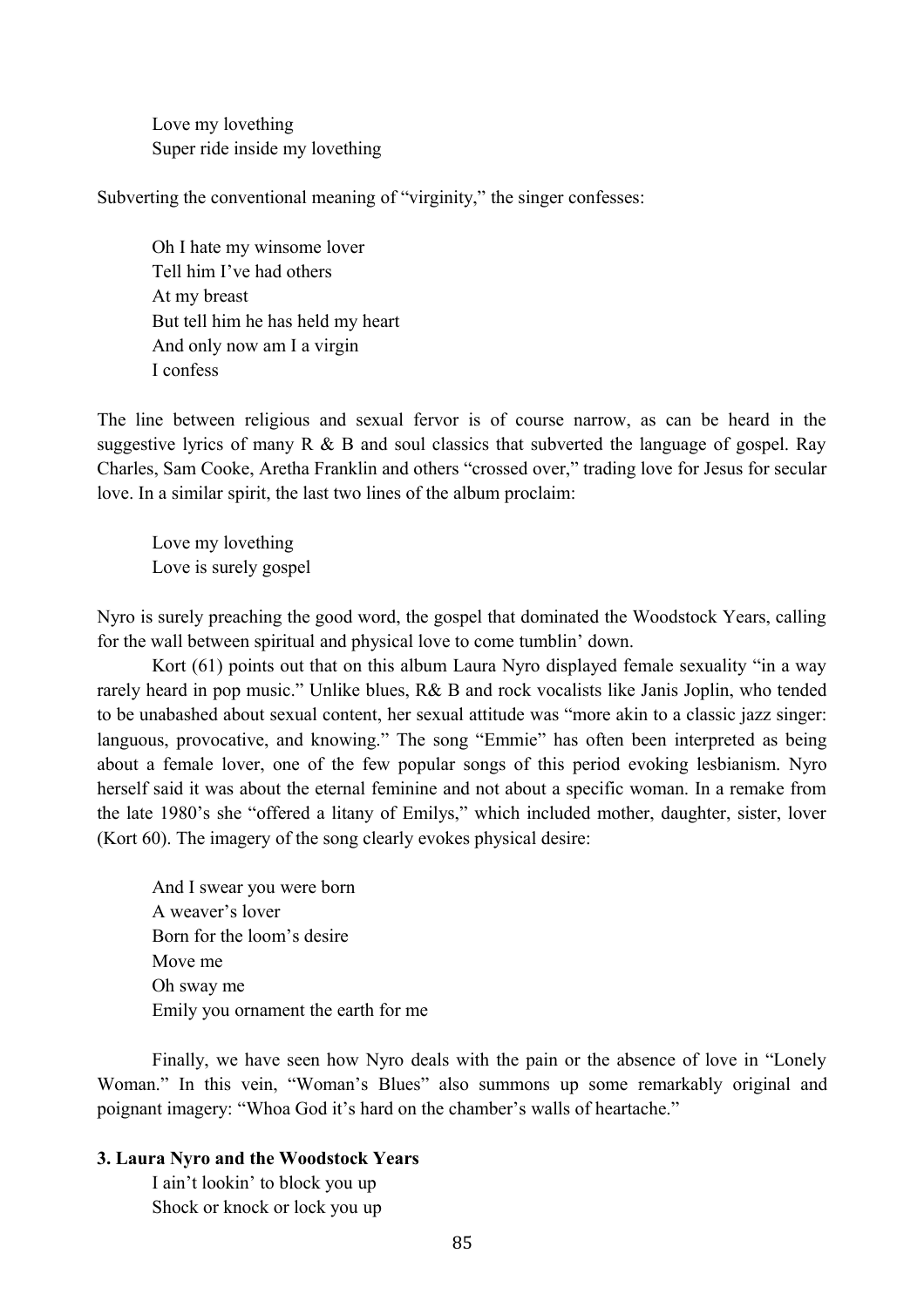Analyze you, categorize you Finalize you or advertise you...<sup>[9](#page-9-0)</sup>

Laura Nyro's work often appears puzzling and paradoxical because it defies conventional categorization and the way the Woodstock Years have been depicted, especially by the media. Viewed superficially from the outside, her life and her work may seem somewhat incoherent, although there is little doubt that there was a guiding inner vision. Nyro bridged many gaps, and, as I have tried to show, her work transcends many of the real or perceived dichotomies drawn up in a highly polarized era: rock/pop, folk/jazz, high-brow/popular, traditional/experimental, black/white, straight/gay, God/the Devil, confessionalism/entertainment. As we have seen, her musical influences were extremely diverse, embracing folk, jazz, classical, gospel, doo-wop, Broadway musicals and other genres. Her recordings and performances as well as their reception both reflect and shed light on the sometimes conflicting musical and cultural values of the Woodstock Years. Like Carole King, she was a piano-playing songstress profoundly influenced by the African-American tradition (gospel, doowop, Motown) as well as the structurally constrained commercial craft of the Brill Building songwriting teams, at a time when the "Dionysian" cultural heroes highlighted by the media, usually men, were wielding electric guitars and embarking on lengthy free-form improvisation.

First of all, although it is a handy label, the very expression "The Woodstock Years" suggests a slant on the period. The music played at Woodstock was dominated by male guitar heros: Jimi Hendrix's rendition of the national anthem is part of everyone's reminiscence bump. On the other hand, one of the best songs about that experience was written by a woman, Joni Mitchell, who wasn't even there, thus providing an ironic twist to the Wavy Gravy principle. Furthermore, the somewhat distorted focus on Woodstock may lead us to forget that the music of this era was incredibly diverse, embracing commercial styles that everyone, hip or square, was listening to: Motown, Top Ten pop (Charlie Calello had arranged "Rag Doll" by the Four Seasons), country music (e.g., Merle Haggard's tongue in cheek anti-protest protest song "Okie from Muskogee," which many took seriously at the time, and loved or hated accordingly), even Ol' Blue Eyes himself ("Strangers in the Night"). In fact, according to Tom Dicillo's 2009 documentary about the Doors, *When You're Strange*, Sinatra became at one point Jim Morrison's favorite singer (gasp!). How does Laura Nyro fit into this complex cultural dynamic? Her sophisticated urban style was often closer to jazz than to the rough-hewn folk traditions represented by Woody Guthrie or Muddy Waters, which inspired so many of the Woodstock bands. Some of her material had real commercial appeal, at least when covered by bands like The 5th Dimension and Blood Sweat  $\&$  Tears, and in this respect she resembles the female songwriters of the Brill Building. On the other hand, her more "confessional" material and her singing style were probably too far out for mainstream consumption, which may partially explain why, despite the critical acclaim and admiration of her peers, she never had a hit record of her own.

It is revealing to look at how material culture, in this case musical instruments and technology, contributed to the sonic and visual imagery of the Woodstock Years. Nyro may also have been marginalized in part because, like Carole King and others in the Brill Building crowd, she played the piano, an instrument often played by women in jazz (e.g., Mary Lou Williams, Shirley Horn) and popular music, as opposed to drums for instance. The guitar, which had been

<span id="page-9-0"></span><sup>&</sup>lt;sup>9</sup> Bob Dylan, "All I Really Want To Do."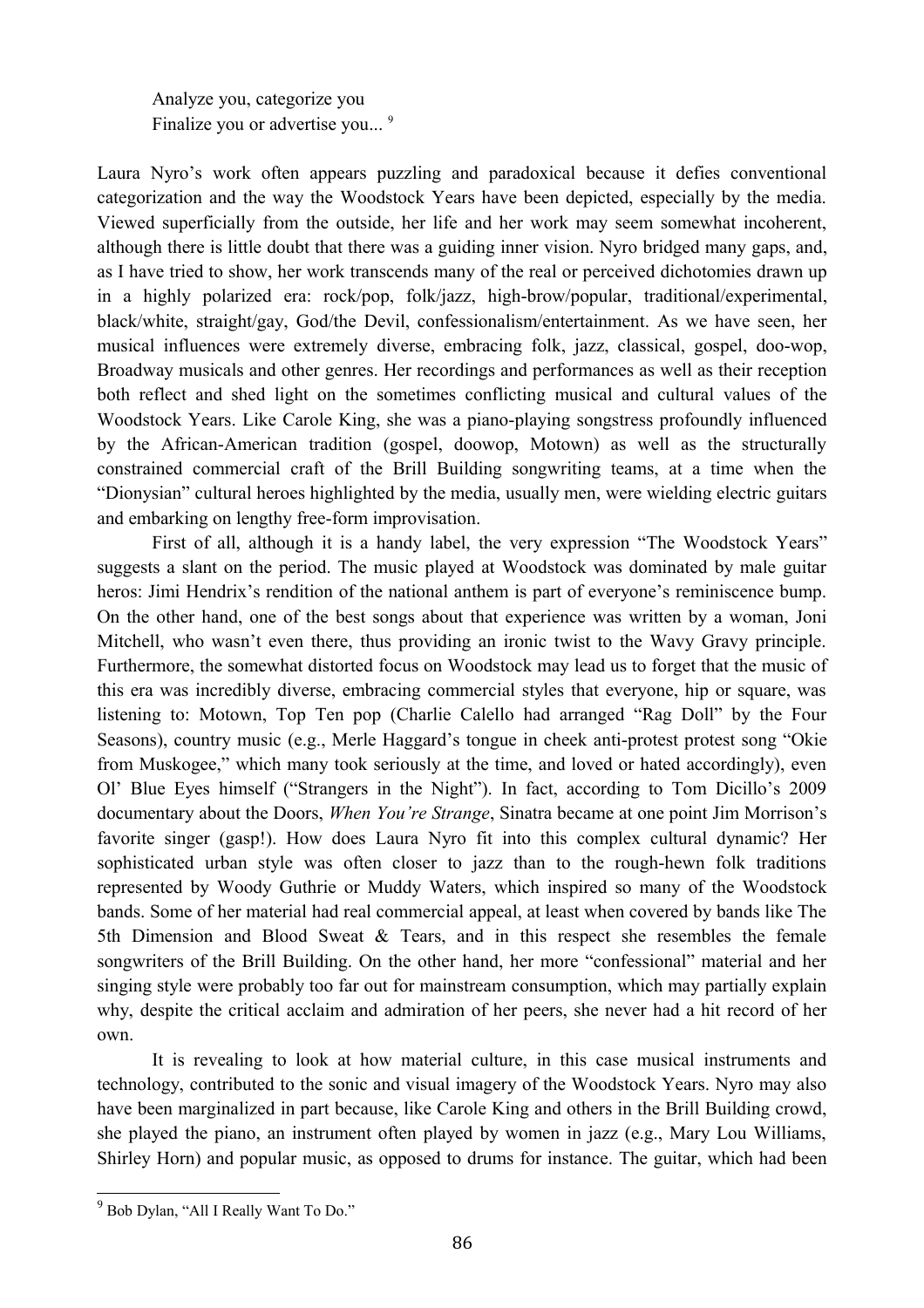popular in the folk and rock 'n' roll traditions (e.g. Woody Guthrie and Chuck Berry), became emblematic of the period, especially the electric guitar and its assorted effects (e.g., the wah wah pedal), with former folkies like Jerry Garcia plugging in. Although I haven't calculated the ratio of guitars to pianos at Woodstock, it must be very high. The piano, often viewed as a symbol of middle or upper class respectability, was also a key instrument in the jazz, blues, gospel and early rock 'n' roll traditions, but in the 1960s counterculture it was increasingly sidelined in the youth culture. After all, it's a lot easier to carry around a blues harp or a cheap guitar when you're on the road. Furthermore, in spite of the antics of a Jerry Lee Lewis, the piano's immobility is also restricting on stage, blocking visual access for part of the audience and reducing interaction between musicians. Nevertheless, the piano, which lends itself to harmonic sophistication and embellishment, continued to play a role in the making of the popular music that was heard on the Top Ten, and in particular in African American soul growing out of gospel (e.g., Ray Charles, Aretha Franklin). Much of the American popular music of the 20th century, especially the socalled Great American Songbook (Gershwin, Kern, Porter *et al*.) was composed on the piano, and this legacy has never been entirely forgotten. What is striking about Laura Nyro's work is the original way she uses the piano, with her open voicings, mentioned above, in which she leaves out notes, especially third. Like other musicians of the time (Joni Mitchell, The Beatles, The Beach Boys), she doesn't abandon harmony, but she finds refreshing new colors drawn from her wide-open ears.

Nyro's relationship to the women's movement is also, at least on the surface, somewhat paradoxical. On the one hand, early songs like "Wedding Bell Blues" and lines like "A gal could die without her man," inspired by the blues, jazz and pop traditions, hardly sound feminist; on the other hand, Nyro showed great artistic independence in the male-dominated music industry. In the recording studio she did it *her* way, provoking initial frustration followed by widespread admiration from producers and musicians. As mentioned above, the quality of her work and her independent attitude would subsequently influence other women songwriters like Rickie Lee Jones<sup>[10](#page-10-0)</sup> and Suzanne Vega. She was also independent in her private life. After her marriage broke up, she became a single mother, and then lived until her death with painter Maria Desiderio. As we have seen, her song "Emmie" was widely interpreted as being about a female lover, and in 1989 she performed solo at the Michigan's Womyn's (sic) Music Festival, an annual event that only allowed women, featuring lesbian-oriented performers. Nyro's life and music lead us to look closer at the relationship between men and women during the Woodstock Years.<sup>[11](#page-10-1)</sup>

As we have seen, Nyro's songs have a rich spiritual dimension, which I trace primarily to gospel, because they embrace both the rejoicing spirit of "Stoned Soul Picnic" as well as the darker questions of death and evil. She seems to have been haunted by the devil, and perhaps, like Robert Johnson she had a hellhound on her trail. Symbolically, the 1960s are often cast in terms of good and evil, embodied by Woodstock and Altamont: Nyro's work dramatizes the "we are stardust" vs. "sympathy for the devil" vision. Her later songs, especially on the 1984 album *Mother's Spiritual*, often reflect a more optimistic pantheistic philosophy in tune with her nurturing role as a mother and her regard for Mother Earth. This is reflected in "To a Child":

<span id="page-10-0"></span><sup>10</sup> In 2003 Jones wrote a moving introduction to *Laura Nyro: Lyrics & Reminiscences*, in which she acknowledges Nyro's profound influence on her own work.

<span id="page-10-1"></span><sup>&</sup>lt;sup>11</sup> Reflecting on the status of male artists like Picasso and Dylan, Rotolo (182) notes that men "were born into a society that gave them permission to do as they pleased. Women, on the other hand, were sidelined [...] Females were guests, not participants." Laura Nyro, like Joni Mitchell and a few others, refused to stand on the outside looking in.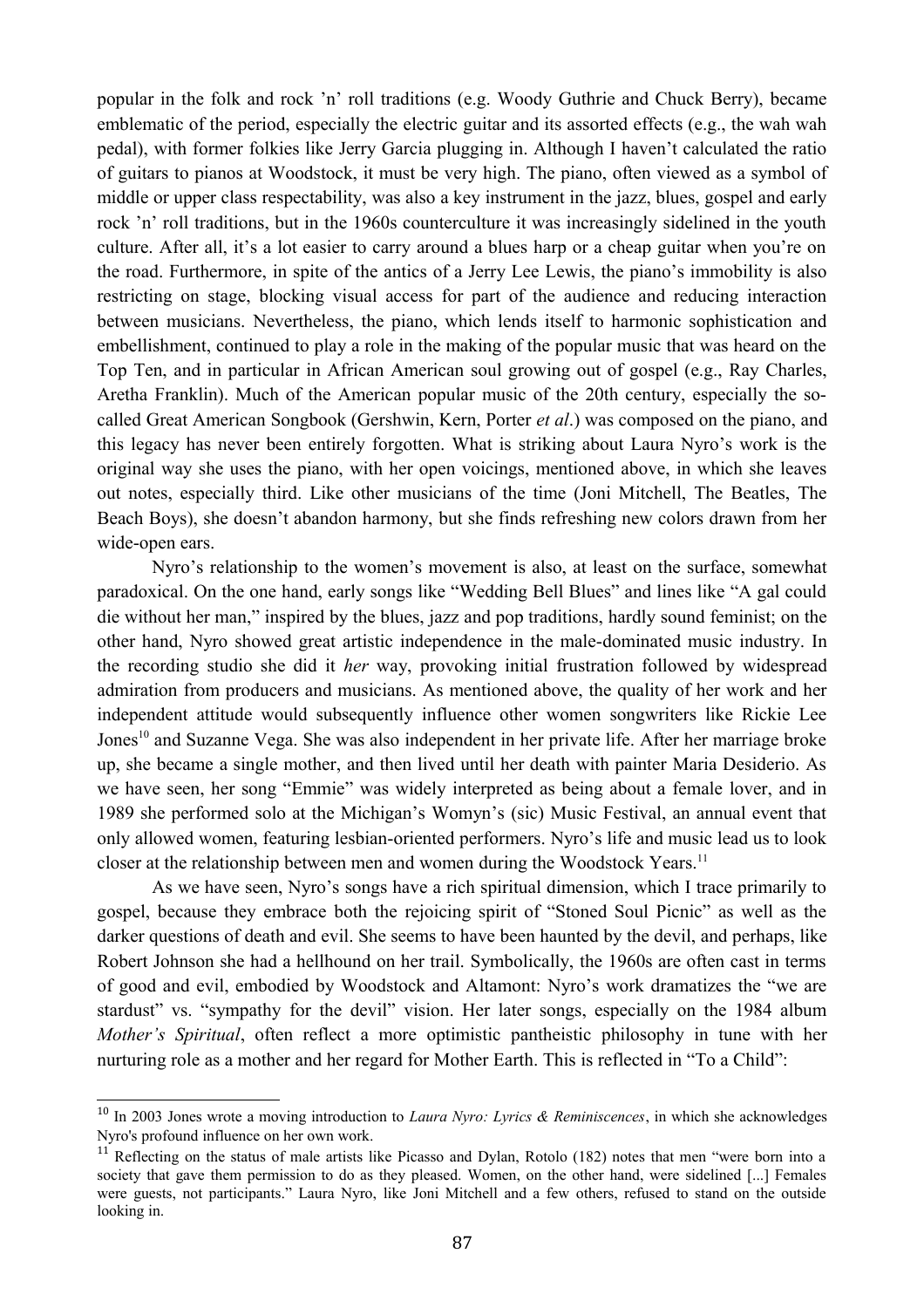Kiss the sun hello Child in the park Make your life a lovin' thing And I'm so tired And you''re so wired And I'm a poet Without a poem And you are my child.

## **4. Coda: Laura Nyro's Lasting Legacy**

And when I die And when I'm gone There'll be one child born And a world to carry on.

Paul Zollo (216) points out that if Laura Nyro had only written "And When I Die" it is "such an inspirational classic that she would still deserve an entire chapter in the annals of songwriting." He adds:

But there's so much more: since her remarkable debut in 1966, she crafted a lyrical language entirely her own in songs, a kind of streetwise shorthand of the heart, wed to melodies of deep and joyous soul. Her songs, as recorded by herself and the bevy of artists who had hits with them, resounded with the authenticity of new American spirituals, sounding simultaneously modern and traditional. (Zollo 216)

Of course, Nyro has also had her share of detractors and her later work was no doubt uneven. Some found her singing mannered or disliked the perceived shrillness of some of her high notes, which I think she used to great artistic effect. Her lyrics may have been obscure at times, but no more than those of Bob Dylan or Joni Mitchell, not to mention many authors of modernist poetry or prose.[12](#page-11-0) Whatever her shortcomings, an occupational hazard for any innovative risk-taking writer or composer, these are outweighed by the many artistic assets that have been underlined in this paper. Sung by others but sadly undersung as a creative artist in her own right, Laura Nyro has left behind a neglected but lasting legacy. Her richly textured work, illustrated here by her early masterpiece *Eli and the Thirteenth Confession*, stands out several decades later as a major contribution to the American songbook. Although she died before she got old, she has provided rewarding listening for my generation, and her music will hopefully be carried on to the next.

## **Bibliography**

- Auclair, Philippe. « Laura Nyro. » In Michka Assayas éd.. *Dictionnaire du rock.* Paris: Laffont, 2000. 1296-1297.
- Blanchet, Caroline. *Rock and the Myth of Evil 1967-1973*. Unpublished Master's thesis, Université de Nantes, 2009.

<span id="page-11-0"></span> $12$  Dave Van Ronk (208), a major figure in the folk revival, takes Dylan to task for increasing unintelligibility and sloppiness, inherited from "a long tradition of poets writing things that sounded wonderful but made not sense [...] because if you are a good enough poet, you can make bullshit sound so beautiful that people don't notice that it's bullshit."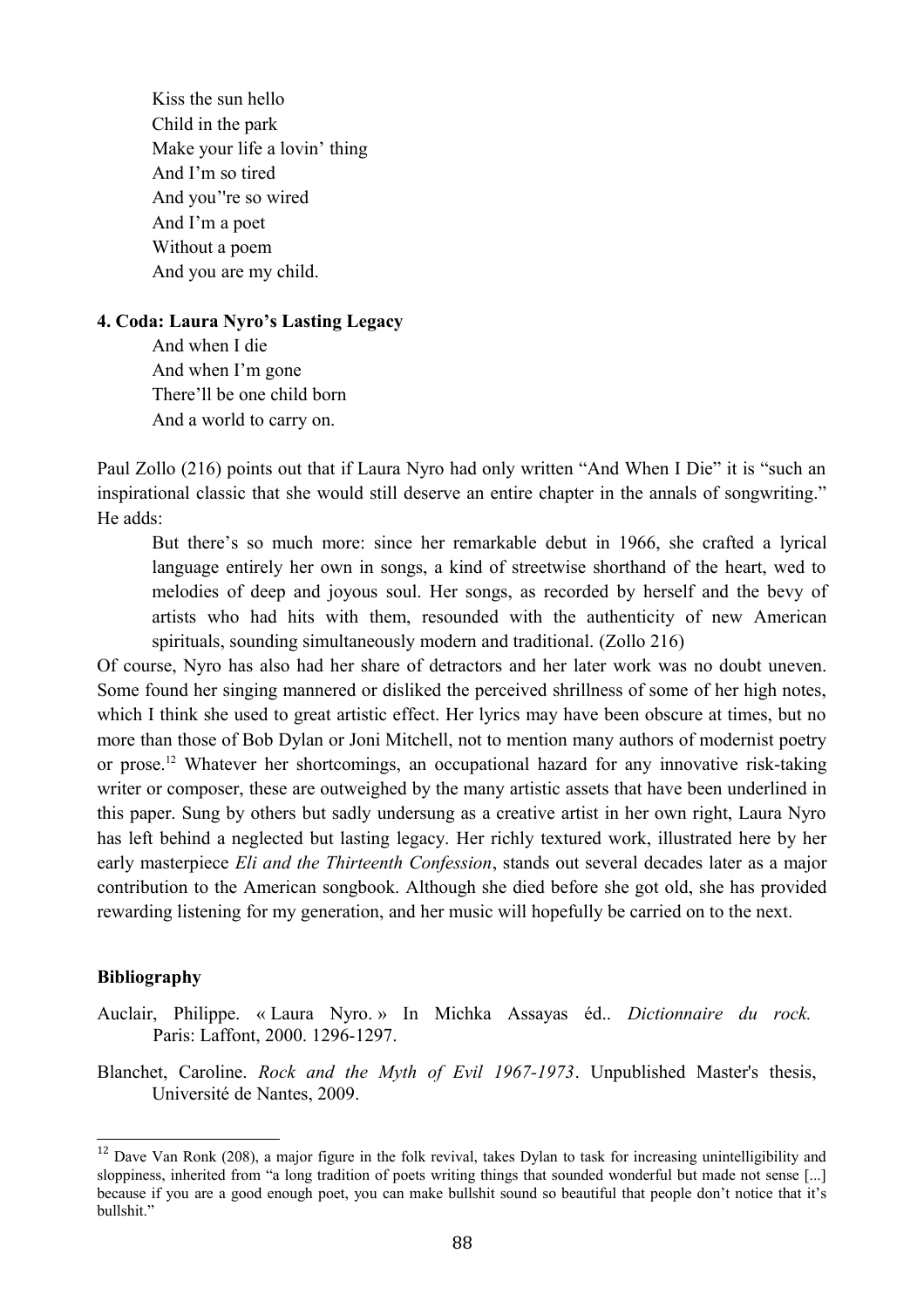Carter, Rita *et al*. *The Human Brain Book*. London: DK, 2009.

- Emerson, Ken. *Always Magic in the Air: the Bomp and Brilliance of the Brill Building Era*. New York: Viking, 2005.
- Foster, Jonathan K. *Memory: a very Short Introduction*. Oxford: OUP, 2009.
- Kort, Michelle. *The Music and Passion of Laura Nyro*. New York: Thomas Dunne Books, 2002.
- Lechevalier, Bernard. *Le Cerveau mélomane de Baudelaire: musique et neuropsychologie*. Paris: Odile Jacob, 2010.
- *Laura Nyro: Lyrics & Reminiscences*. New York: Cherry Lane Music Company, 2004.
- Rotolo, Suzy. *A Free-wheelin' Time: A Memoir of Greenwich Village in the Sixties*. New York: Broadway Books, 2008.
- Sacks, Oliver. *Musicophilia: Tales of Music and the Brain*. New York: Alfred A. Knopf, 2007.
- Tammet, Daniel. *Born on a Blue Day: Inside the Mind of an Autistic Savant*. New York: Free Press, 2006.
- *Time and Love: The Art and Soul of Laura Nyro*. New York: Cherry Lane Music Company, 2002.
- Van Ronk, Dave (with Elijah Wald). *The Mayor of MacDougal Street: a Memoir*. New York: Da Capo Press, 2005.
- Weller, Sheila. *Girls Like Us: Carole King, Joni Mitchell, Carly Simon and the Journey of a Generation*. New York: Atria Books, 2008.
- Zollo, Paul. *Songwriters on Songwriting*, expanded 4th edition. Cambridge, Ma.: Da Capo Press (Perseus Books Group), 2003.

## **Appendix: The lyrics of four songs from** *Eli and the Thirteenth Confession*

Line division and layout are based mainly on *Laura Nyro: Lyrics & Reminiscences* (New York: Cherry Lane Music, 2004). Some changes have been made in reference to the recording and occasionally to highlight the structure of the lyrics. I have also indicated some of the "doo wop" syllables.

## **Stoned Soul Picnic** (Laura Nyro)

| Can you surry,                     | Surry down to a stoned soul picnic |
|------------------------------------|------------------------------------|
| Can you picnic? whoa               | There'll be lots of time and wine  |
| Can you surry,                     | Red yellow honey                   |
| Can you picnic?                    | Sassafras and moonshine            |
|                                    | Red yellow honey                   |
| Come on, come on an'               | Sassafras and moonshine            |
| Surry down to a stoned soul picnic |                                    |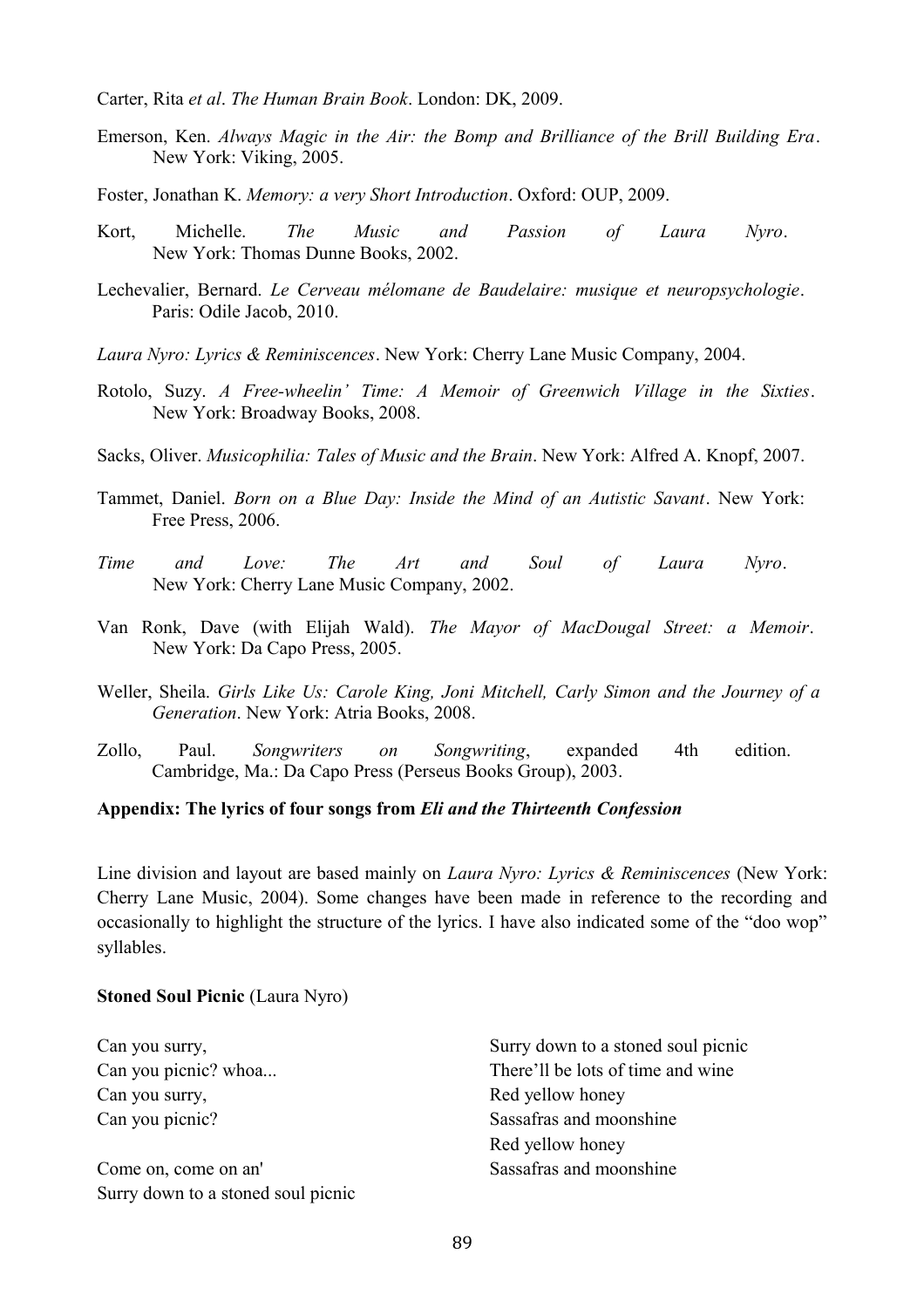Stoned soul oh... Stoned soul oh

Come on, come on an' Surry down to a stoned soul picnic Surry down to a stoned soul picnic Rain and sun come in akin And from the sky come the lord and the lightning And from the skycome the lord and the lightning

Stoned soul oh stoned soul Surry on soul Surry surry surry surry

There'll be trains of blossoms There'll be trains of music There'll be trains of trust

Trains of gold and dust Come along and surry on Sweet trains of thought Surry on down Can you surry?

Surry down to a stoned soul picnic Surry down to a stoned soul picnic There'll be lots of time and wine Red yellow honey sassafras and moonshine Red yellow honey sassafras and moonshine moonshine

Stoned soul...yeah Surry on soul Surry surry surry surry Surry surry surry surry Surry surry surry surry... (fade)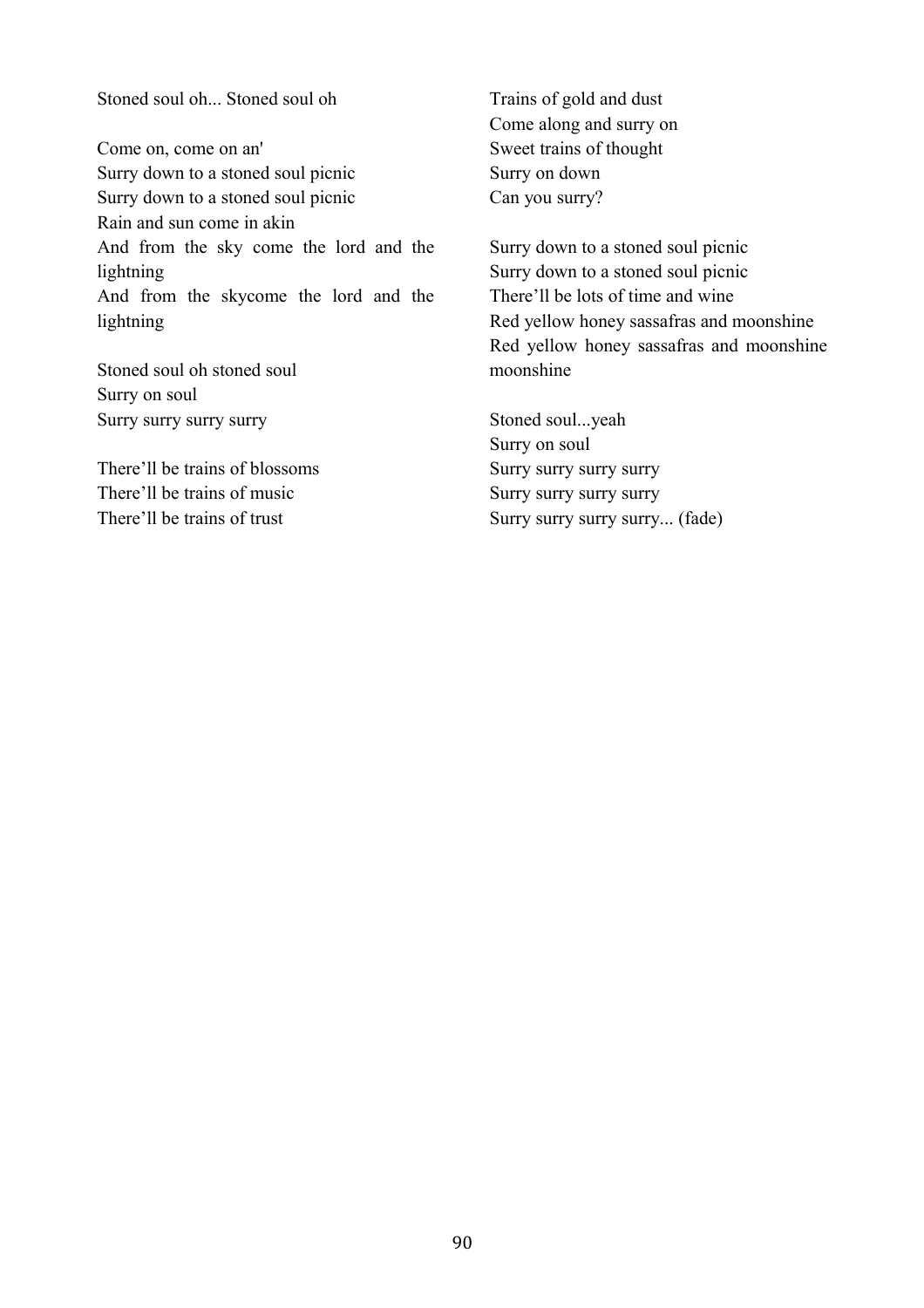## **Sweet Blindness** (Laura Nyro)

(Bah, bah...)

Let's go down by the grapevine Drink my daddy's wine Get happy Down by the grapevine Drink my daddy's wine Get happy Happy!

Oh sweet blindness A little magic A little kindness Oh sweet blindness All over me Four leaves on a clover I'm just a bit of a shade hungover Come on baby do a slow float You're a good lookin' riverboat And ain't that sweet-eyed blindness Good to me

(Don't ask me cause I) Ain't gonna tell you what I've been drinkin' Ain't gonna tell you what I've been drinkin' Ain't gonna tell you what I've been drinkin' Wine Of wonder Wonder (By the way)

Sweet blindness A little magic A little kindness Oh sweet blindness Let's go down by the grapevine Drink my daddy's wine Good mornin' Down by the grapevine Drink my daddy's wine Good mornin' Mornin'!

Oh sweet blindness A little magic A little kindness Oh sweet blindness All over me Please don't tell my mother I'm a saloon and a moonshine lover Come on baby do a slow float You're a good lookin' riverboat And ain't that sweet-eyed blindness good to me

(bah bah...)

All over me Don't let daddy hear it He don't believe in the gin mill spirit Don't let daddy hear it He don't believe in the gin mill spirit

Come on baby do a slow float You're a good lookin' riverboat And ain't that sweet-eyed blindness Good to me Good to me Now ain't that sweet eyed blindness

Good to me